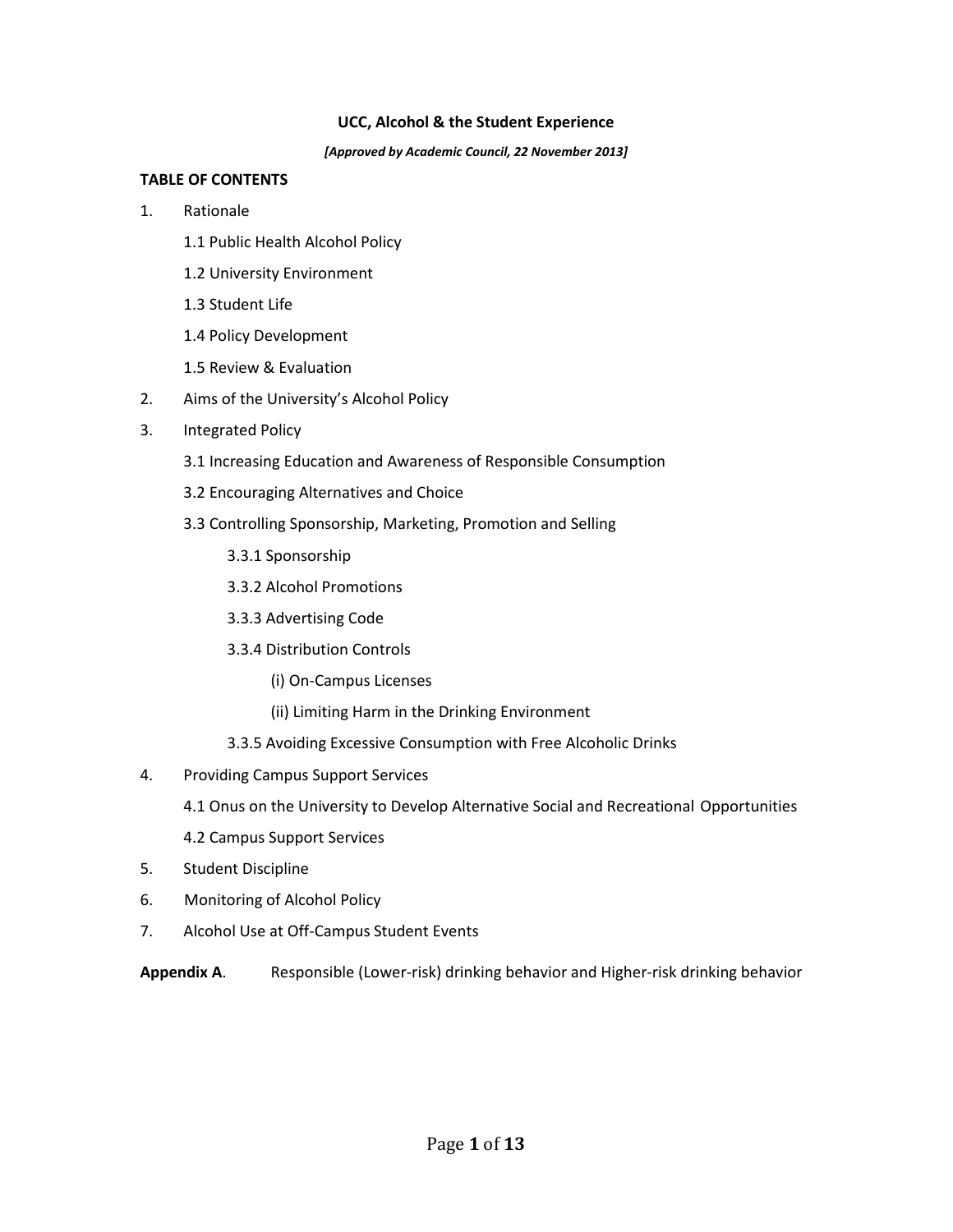# **UCC, Alcohol & the Student Experience<sup>1</sup>**

### **1. Rationale**

### **1.1 Public Health Alcohol Policy**

The National Alcohol Policy, published in 1996, aims to promote the health of the population by reducing the prevalence of alcohol-related problems. One of the actions in the National Policy was the development *of a campus alcohol policy that would promote sensible drinking among students and limit campus-related drinks industry sponsorship*.

The National Lifestyle Survey (SLÁN, 1999) reported that the vast majority of young adults consume alcohol, half of young people engage in high-risk drinking when they typically drink and about one-third drink over the recommended weekly intake.

In recent times University authorities have expressed concerns about alcohol promotion practices on campus in the context of high-risk drinking among students impacting on student academic achievement, student personal problems and student attrition. An initial response to these concerns was discussed among a small number of third level institutions regarding a code of practice for the promotion of alcohol on University campuses. Further impetus was provided by the Minister of Health and Children at the launch of a three year Alcohol Awareness Campaign when he *invited and encouraged all third level institutions to develop guidelines and campus alcohol policies* and offered to facilitate the process.

In 1998, the Joint Board for Student Affairs, subsequently called the JBSE, developed the Drinks and Litter Monitoring Group which no longer exists. DLMG aimed to address concerns about the promotion of alcoholic drink on the campus and the damaging effects of excessive consumption by students of the University. This initiative resulted in a number of significantly positive changes, including elimination of alcohol promotions and alcohol advertising by Clubs, Societies and the Students' Union and the provision of alternative social and recreational options.

l

<sup>1</sup> *From here on referred to as the Alcohol Policy*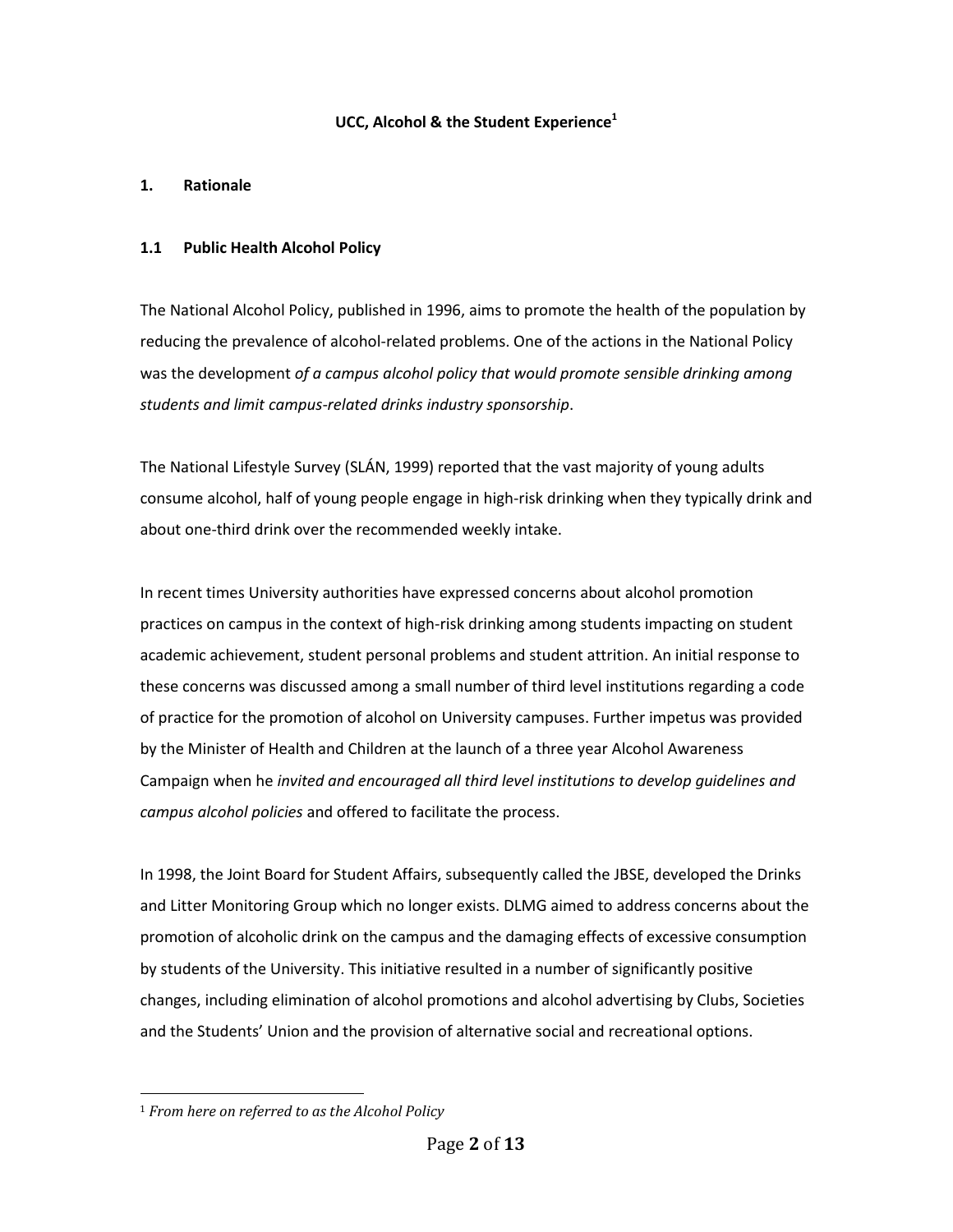In October 2001, the Minister for Health and Children launched a "Framework Document for Developing a College Alcohol Policy". This policy has been drafted having regard to this Framework and the work of many national groups.

It has been accepted in recent years within UCC that the problems of alcohol consumption are not confined to the campus. Accordingly the University and the Students' Union must recognise that their roles extend beyond the campus boundary. The UCC Alcohol Policy seeks to take an appropriate view of the relationship of students with alcohol.

#### **1.2 University Environment**

As well as being a place of learning and a place of work University College Cork is also a community with many kinds of social interaction in which alcohol may play a valuable role.

Diversity of opinion and freedom of choice have long been part of the University's academic tradition. However, freedom of choice brings with it personal responsibilities which include the obligation to respect the rights of others and to comply with the University's rules and regulations.

The ethos of University College Cork is not only to promote positive learning experiences and academic excellence but also to promote a caring and supportive community where students in need of assistance are given the necessary support. The University is also obliged to provide a safe working environment for all students. Any activity or practice that constitutes a hazard must be eliminated or minimised to reduce injury or loss. When people engage in high-risk drinking, academic performance, health, personal relationships and safety suffer. **However, alcohol issues cannot and should not be tackled in isolation and must be seen within a broader context of lifestyle issues and a supportive university environment.**

# **1.3 Student Life**

The period of late adolescence and early adult life is a transitional phase for students where new freedoms, new relationships and adapting to a different environment provide daily challenges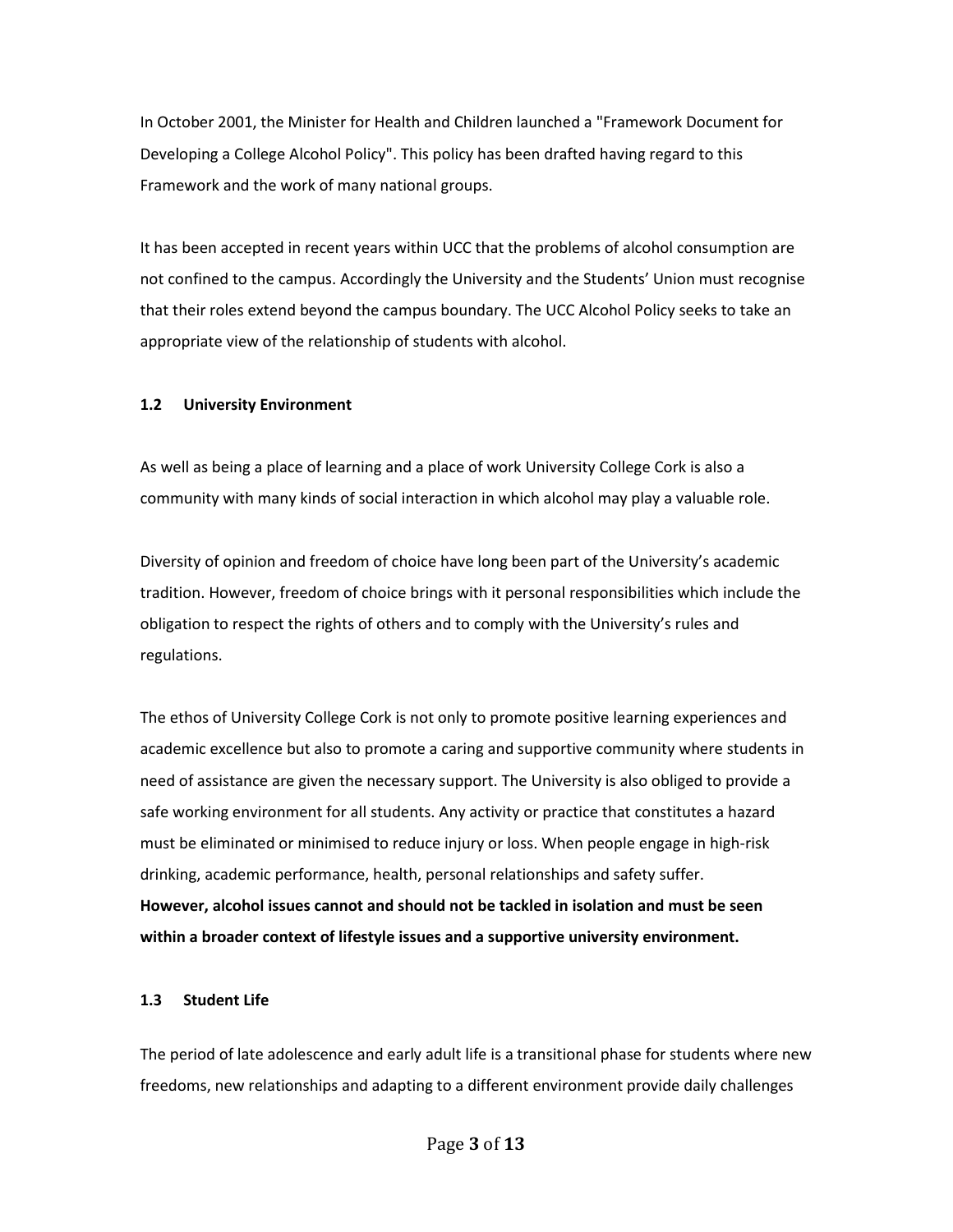on top of the academic challenges of new courses. An important aspect of university life is the opportunity to make new friends. Students often make these new friends in the context of Students' Union, Clubs and Societies and also in the context of the university bars. However, excessive socialisation can over-stretch students both financially and academically contributing to exam failure and student drop-out. First year students with poor coping skills to manage the stresses of the new university environment are particularly vulnerable and may develop an over-reliance on alcohol. While exam stress and difficulties adjusting to university are common problems for students, there are also specific problems faced by a minority of students. This stage of life is also characterised by a vulnerability to mental health difficulties which may be exacerbated by heavy alcohol consumption.

#### **1.4 Policy Development**

The Academic Council Student Experience Committee brings together academic staff, students and professional services representatives to consult, develop and share good practice on matters affecting the welfare and well being of students. As such it shall adopt rules aimed at addressing concerns surrounding the promotion of alcohol to UCC students and the damaging effects of the excessive alcohol consumption on the academic achievements and lifestyles of students.

#### **1.5 Review and Evaluation**

The Academic Council Student Experience Committee shall act as a forum to receive feedback. A communication strategy that *talks* and *listens* to students is essential. Awareness of issues is crucial in a student population which experiences a constant rate of change with a new intake each year. Evaluation of the achievement of the stated objectives needs to be undertaken by the Alcohol Action Network Group of UCC Health Matters annually and a report produced by this Network Group including any proposed amendments for approval by the Academic Council Student Experience Committee.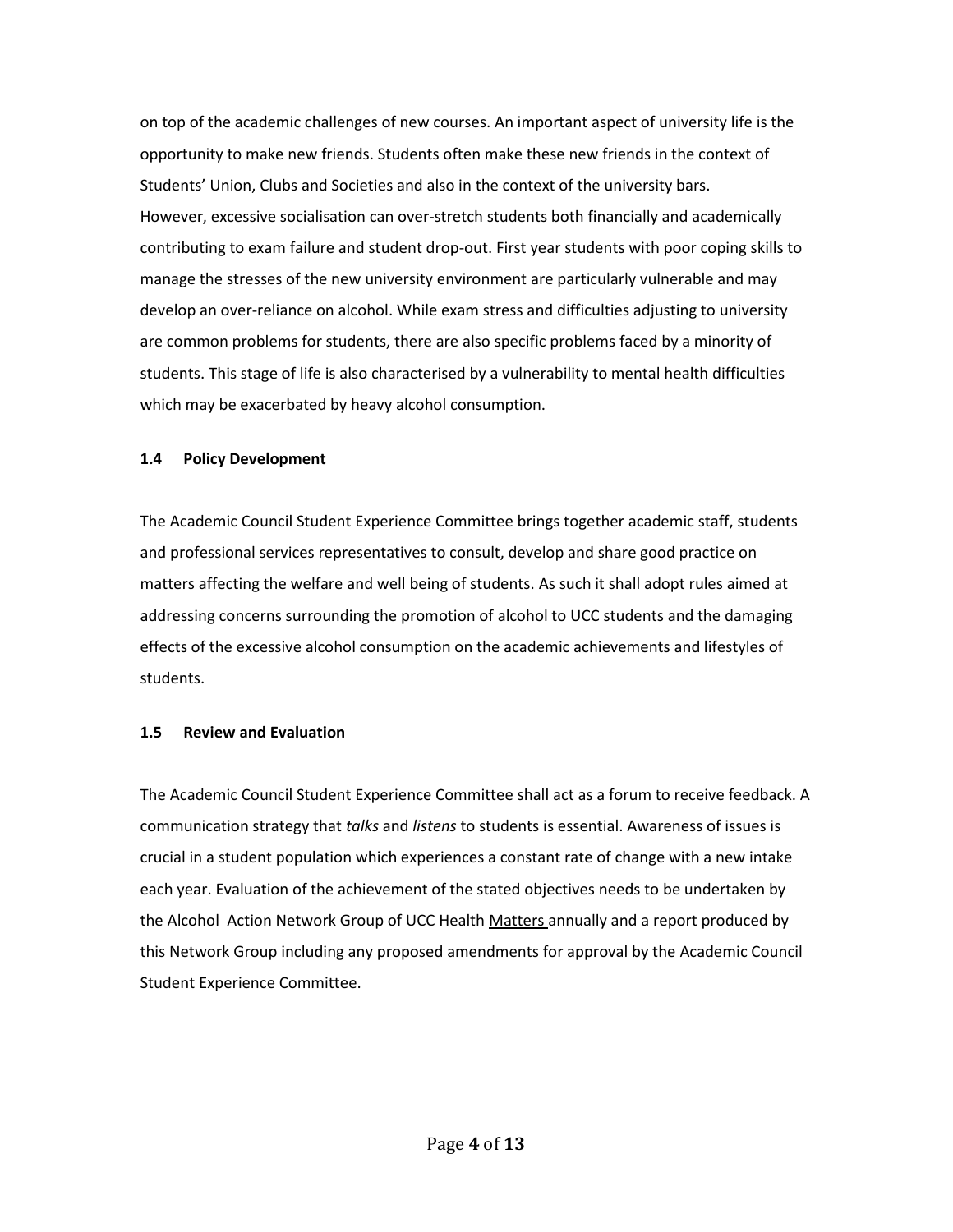# **2 Aims of the University's Alcohol Policy:**

- 2.1 The aims of the University's Alcohol Policy are to:
- a) Ensure that campus life is conducive to the health and wellbeing of students.
- b) Ensure that the University environment is safe for students and staff and complies with health and safety regulations. Student Safety is the utmost priority.
- c) Promote the University as a supportive environment, which enables students to make choices that promote health and well-being.
- d) Provide supportive services for students who may require assistance during their time at the University.

The specific objectives include:

- a) Promoting the health and wellbeing of students.
- b) Promoting personal responsibility and social obligation to the campus community and to the local community.
- c) Enhancing a campus environment where responsible drinking behaviour is the "social norm".
- d) Promoting responsible drinking behaviour and discouraging high-risk drinking behaviour (Appendix A)
- e) Providing an atmosphere free from pressure to drink for those who choose not to drink.
- f) Providing alcohol-related information and education for all students.
- g) Supporting and promoting alternatives to drinking thus creating choice and a balanced social programme.
- h) Promoting opportunities for interventions to reduce high risk drinking.
- i) Promoting a caring environment for those who experience difficulties related to alcohol.
- j) Providing confidential and effective supports for those who seek assistance as a result of problem drinking.
- k) Reducing the incidence of alcohol-related problems among the University's students.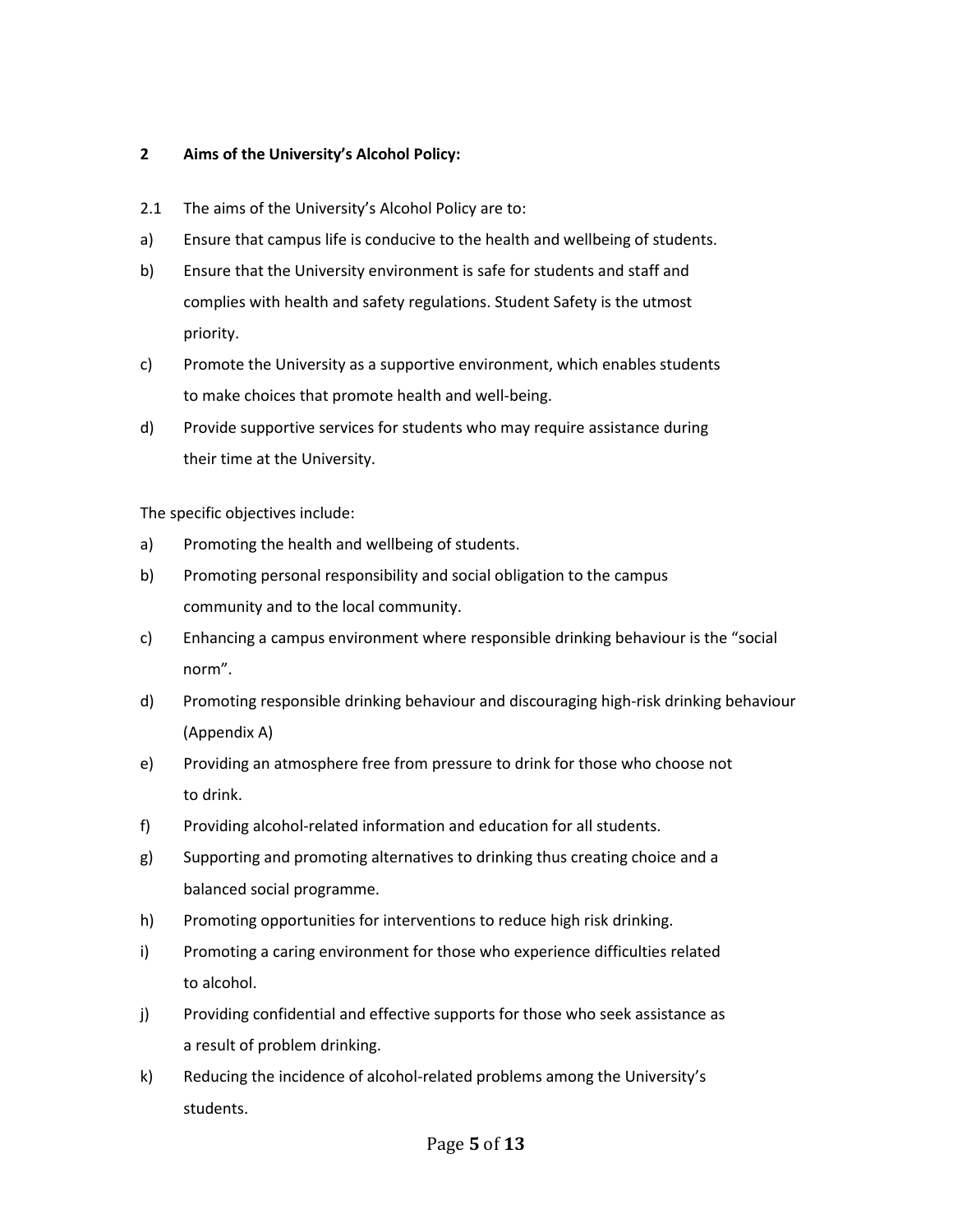#### **3. Integrated Policy**

An integrated approach encourages those who drink alcohol to do so responsibly and prevents commercial interests from excessive alcohol promotion. Accordingly the following five policy areas are incorporated into the University & Students Union policy:

- a) Increasing education and awareness of responsible consumption of alcohol
- b) Encouraging alternatives and choice
- c) Regularising sponsorship, marketing, promotions and selling of alcohol
- d) Providing campus support services
- e) Student discipline

#### **3.1 Increasing Education & Awareness of Responsible Consumption**

Students are expected to be responsible for their actions at all times and to respect the rights of all members of the campus community.

- a) In cooperation with the relevant University groups, the University community will promote responsible drinking behaviour and increase awareness of the potential harmful or negative effects of excessive alcohol consumption.
- b) Student orientation at the start of the academic year will incorporate initiatives to raise awareness of available programmes and services for all students and to promote a message of responsible drinking behaviour.
- c) The student body will be actively involved in the development, promotion and delivery of alcohol education as part of a health, wellbeing and life skills course or workshops involving innovative methodology.
- d) The Students' Union should campaign actively on the dangers of excessive use of alcohol.

#### **3.2 Encouraging Alternatives and Choice**

- a) The University will actively support the development of attractive, alcohol- free environment on campus for those who wish to enjoy an alcohol-free evening with friends.
- b) The Students Union will also, with the cooperation of relevant University Offices, develop and promote alcohol-free programmes involving cultural, social and entertainment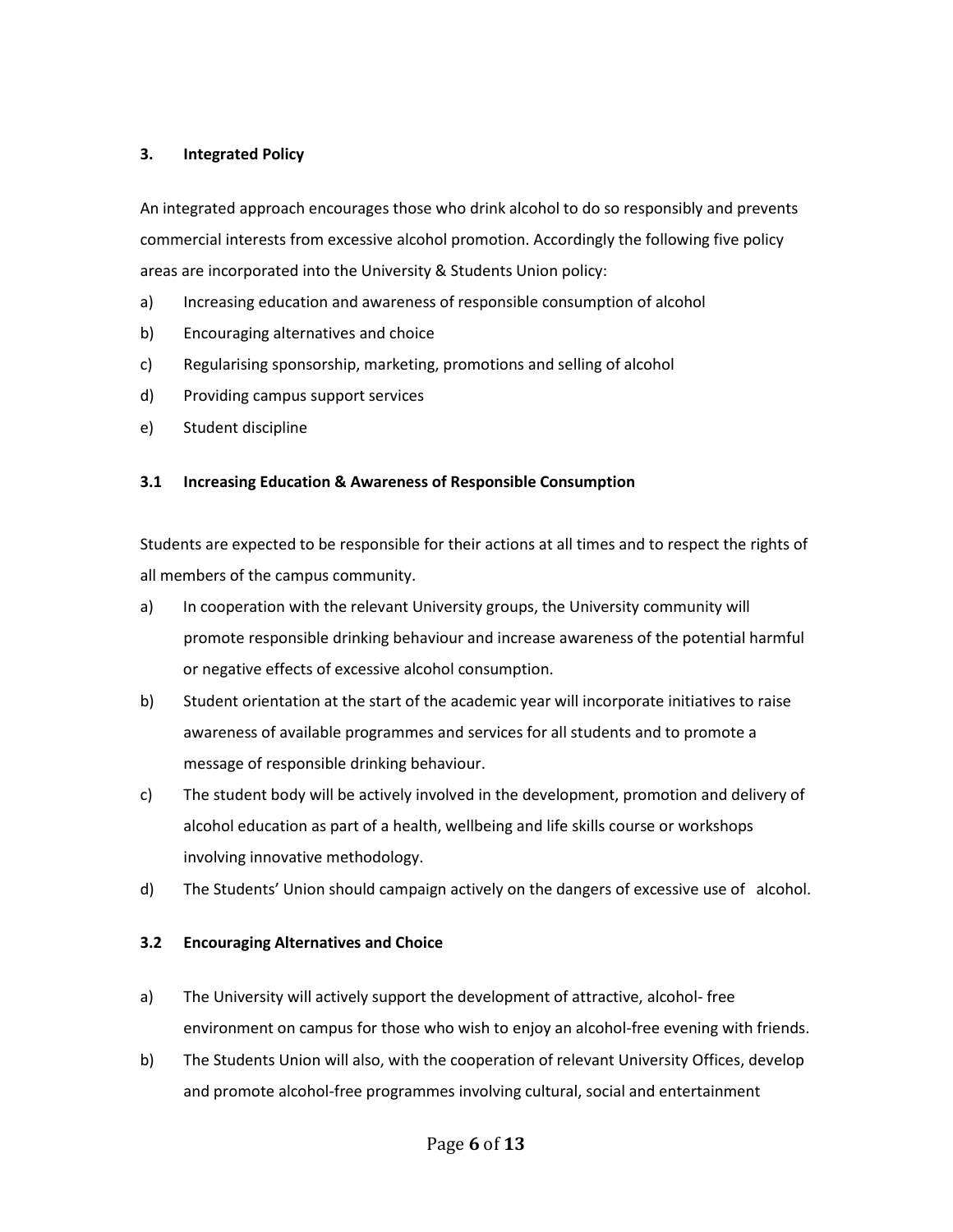activities for students.

# **3.3 Controlling Sponsorship, Marketing, Promotions and Selling**

### **3.3.1 Sponsorship**

- a) The University will sustain a proactive approach to help student clubs and societies continue to find alternatives to sponsorship by drinks companies.
- b) Alcohol sponsorship is not compatible with the University's sports and athletics ethos. It links alcohol use with the healthy pursuit of physical activity and could be used as a way to circumvent the national advertising codes which prohibit the linking of alcohol with enhanced physical performance. Sports clubs and societies must seek alcohol free sources of sponsorship and support.

# **3.3.2 Alcohol Promotions**

- a) Alcohol promotions that encourage the rapid and/or excessive consumption of alcohol are prohibited e.g. beat the clock.
- b) Alcohol promoters must provide free food as part of any promotion event.
- c) Alcohol in bulk, such as kegs, cases of beer etc, may not be provided as prizes or rewards to individuals or groups.
- d) UCC is a closed campus as such off-campus drinks companies are only allowed within the bars.
- e) Promoters of external bars and nightclubs are strictly prohibited from advertising on campus unless approved by the Students' Union.
- f) Venues or organisations which attempt to promote to students by breaking the alcohol policy may be 'black listed' by the Academic Council Student Experience Committee . Those venues or organisations on the list may not be used by Student Clubs and Societies or the Union until they are removed from the list. Non-compliance may lead to severe penalties in the first instance by their relevant Executive body and ultimately Academic Council Student Experience Committee.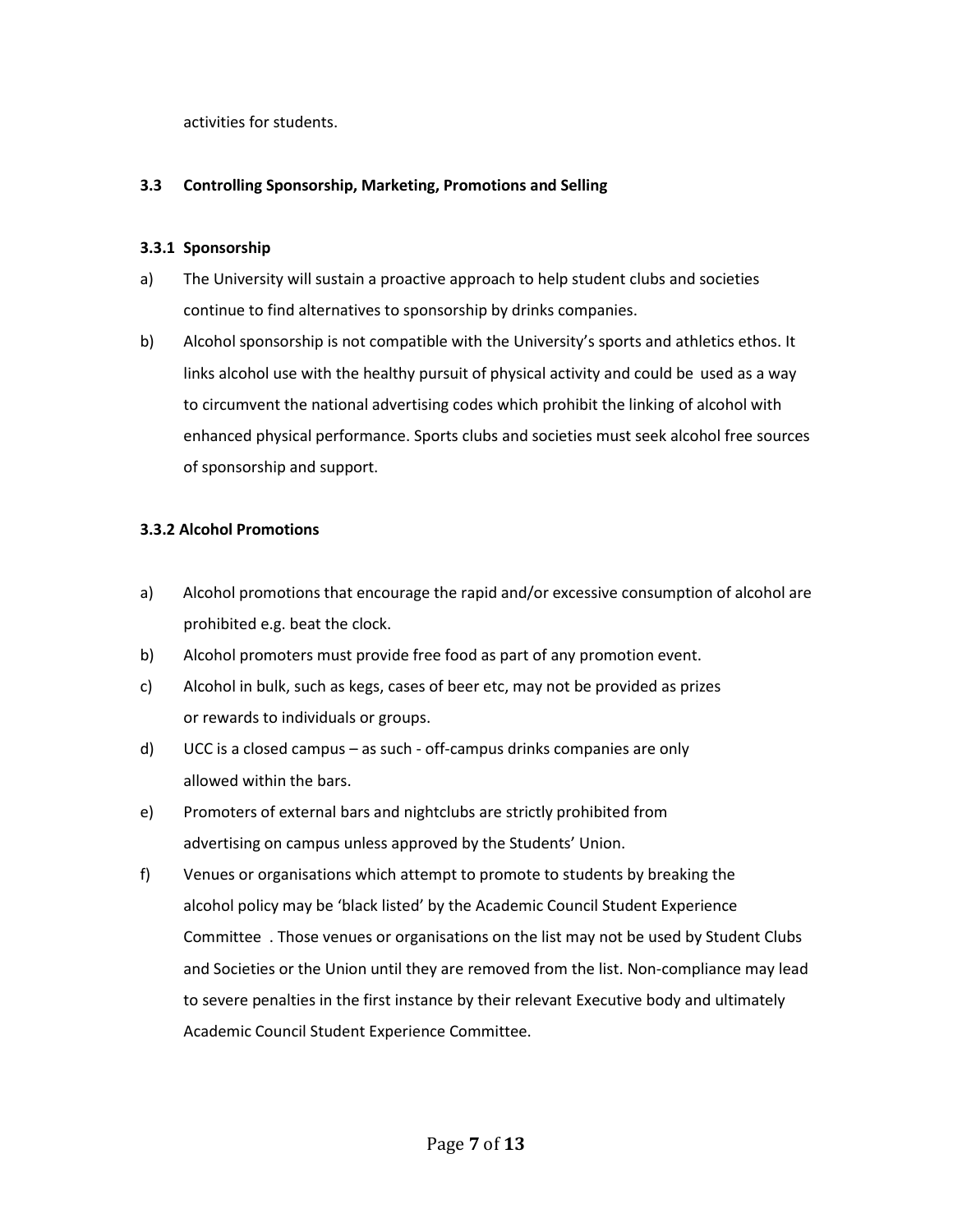#### **3.3.3 Advertising Code**

- a) Alcohol advertising posters will be confined to the campus bars.
- b) Advertising of social and entertainment events will not use alcohol as the inducement to attend.
- c) Student activities shall not use alcohol as a primary incentive to membership.
- d) Advertising of social and entertainment events will not encourage excessive use of alcohol or high-risk drinking nor place emphasis on quantity and frequency of alcohol use.
- e) Advertising will be limited to the advertising of brand names of beer, stout, spirits or the name of the manufacturers.
- f) Alcohol advertising on campus will;
	- Not portray drinking as a solution to personal or academic problems
	- Not portray drinking as necessary to social, sexual or academic success
	- Avoid demeaning sexual and discriminatory portrayals of individuals
	- Not associate drinking with using machinery, driving, activities in water or heights or other activities where safety could be compromised.

# **3.3.4 Distribution Controls**

#### **(i) On Campus Licences**

- a) The licence under which the club is allowed to sell alcohol is a Club Licence.
- b) Under legislation, the club is absolutely forbidden to admit to membership, or to allow being on the licensed premises, anyone who has not reached his or her eighteenth birthday.
- c) Membership shall normally be open to those registered as students or staff and those included within its Club' Constitution
- d) All visitors must be signed in by means of a visitors' book

#### **(ii) Limiting Harm in the Drinking Environment**

a) Training in Responsible Serving of Alcohol (RSA) will be provided for all those serving alcohol in campus bars.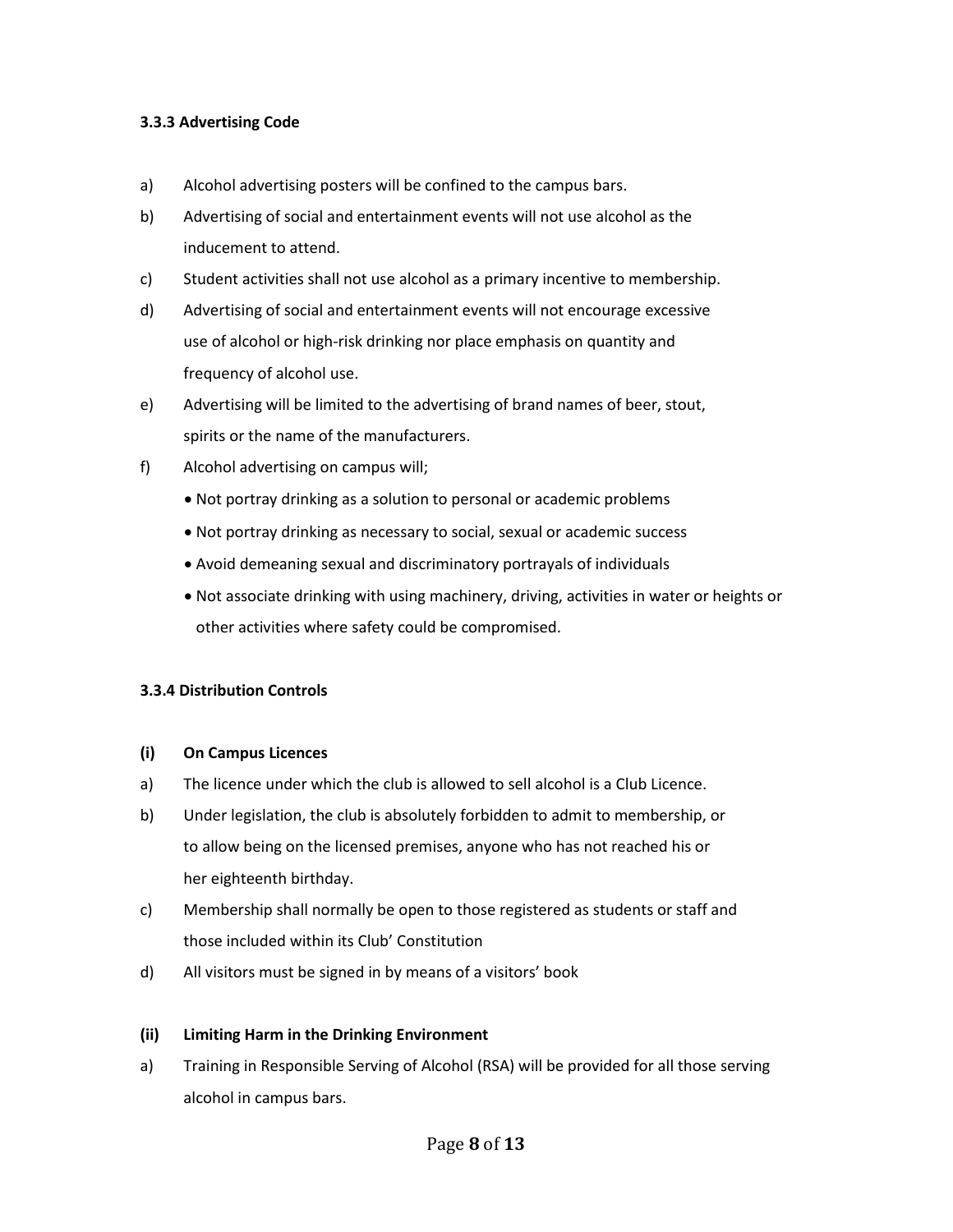- b) Alcohol may not be served to intoxicated persons; it is a criminal offence.
- c) Campus bars to promote practices to prevent drunkenness such as serving food and low cost non-alcoholic drinks.
- d) High-risk sale promotions will be avoided, such as 'drink until you drop', pub crawls and drinking competitions.
- e) Non-alcoholic drinks and food will also be available at functions and social events, will be given equal prominence and be actively offered as alternatives.
- f) Awareness of coercion and the attributes of coercive behaviour in relation to alcohol will be disseminated to students and staff.
- g) Alcohol consumption will be confined to designated areas on campus.
	- Licensed premises are available within the Aras na Mac Leinn (Club Aras), Mardyke Grounds (Pavilion bar) & the Catering complex (Old College Bar).
- h) Students are not permitted to bring their own drink into the licensed premises or to take any drink out with them.
- i) Where General Services are informed in advance, recognised student activities may organise functions and receptions within other areas of campus.

# **3.3.5 Avoiding Excessive Consumption with Free Alcoholic Drinks**

- a) Maximum 2 free drinks per person for any on-campus function.
- b) Maximum 1 free drink per person for any off campus event by a recognised student activity.
- c) Where alcoholic drinks are being provided soft drinks must also be made available.
- d) Provision of free alcohol must be accompanied by food.
- e) No double measures of spirits (or more) to be provided.
- f) A minimum price limit per drink to be established annually by relevant Bar Committee (SU have majority). Soft drinks must be available at a reasonable price.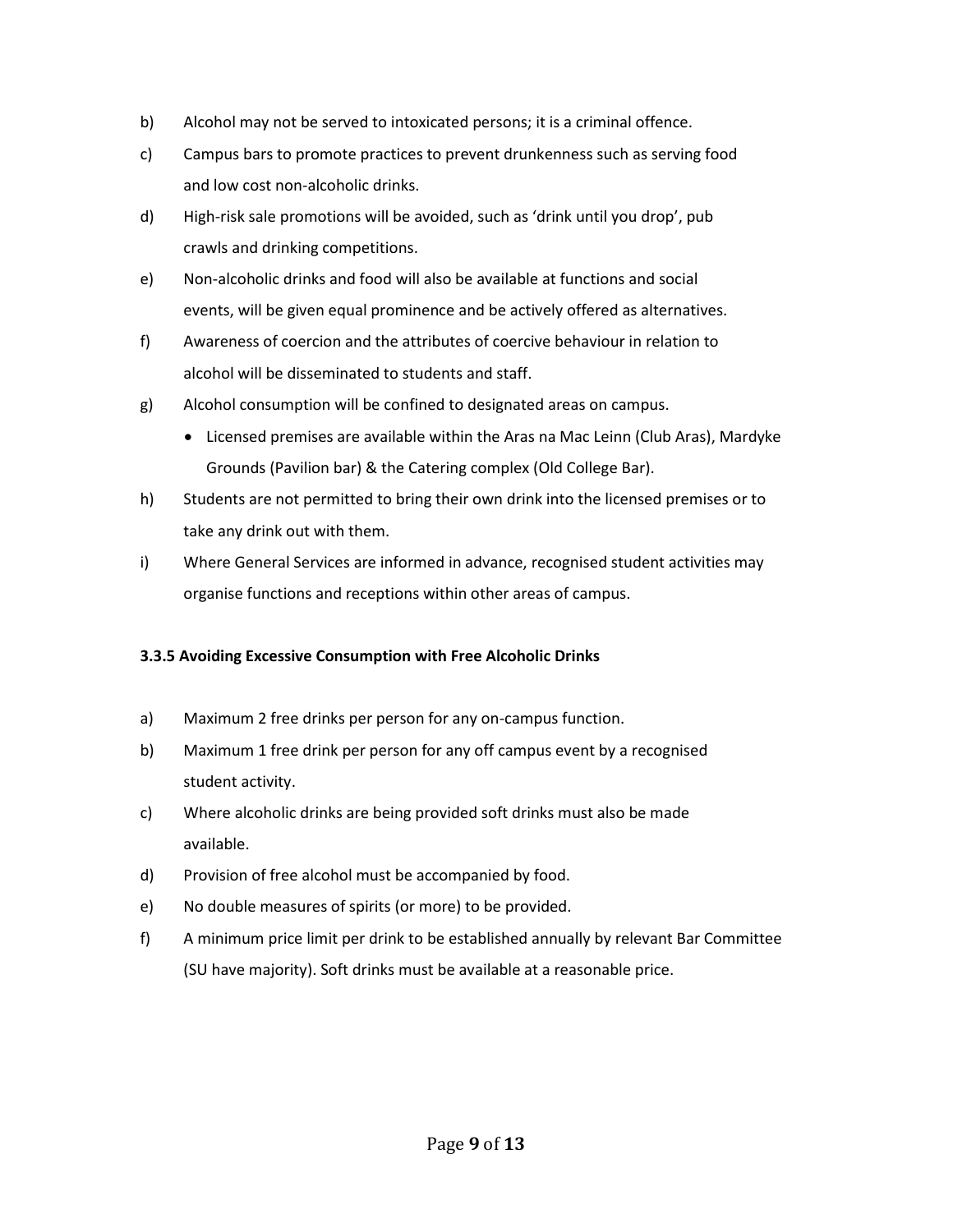#### **4. Providing Campus Support Services**

### **4.1 Onus on the University to Develop Alternative Social and Recreational Opportunities**

- a) A schedule of entertainment should be organised by the Students Union as an attractive alternative to pub-based recreation.
- b) The new Student Common Room provides an attractive alcohol-free social space.

# **4.2 Campus Support Services**

- a) Student support services (health, counselling, etc) will develop ways to increase awareness of high-risk drinking among those students availing of University services.
- b) Individuals with concerns about their own use or another person's use of alcohol will be encouraged to seek confidential assistance on or off campus.
- c) The uLink Programme of student peer mentoring is a valuable support for first year students.

### **5.0 Student Discipline**

- a) Students drinking alcohol in on-campus venues are expected to use alcohol in a responsible manner.
- b) Being under the influence of alcohol on-campus in a manner in which you are of danger to yourself and/or others will be deemed to be an offence in the context of the University's Code of Discipline.
- c) Being under the influence of alcohol will also not be accepted as an extenuating circumstance in the case of any other offences such as engaging in violent or destructive behavior in the context of the University's Code of Discipline.

# **6.0 Monitoring of Alcohol Policy**

The Students' Union will monitor Students' Union events, the Societies Guild will monitor Societies' events and the Clubs Executive will monitor Clubs' events and will make annual reports to the Academic Council Student Experience Committee.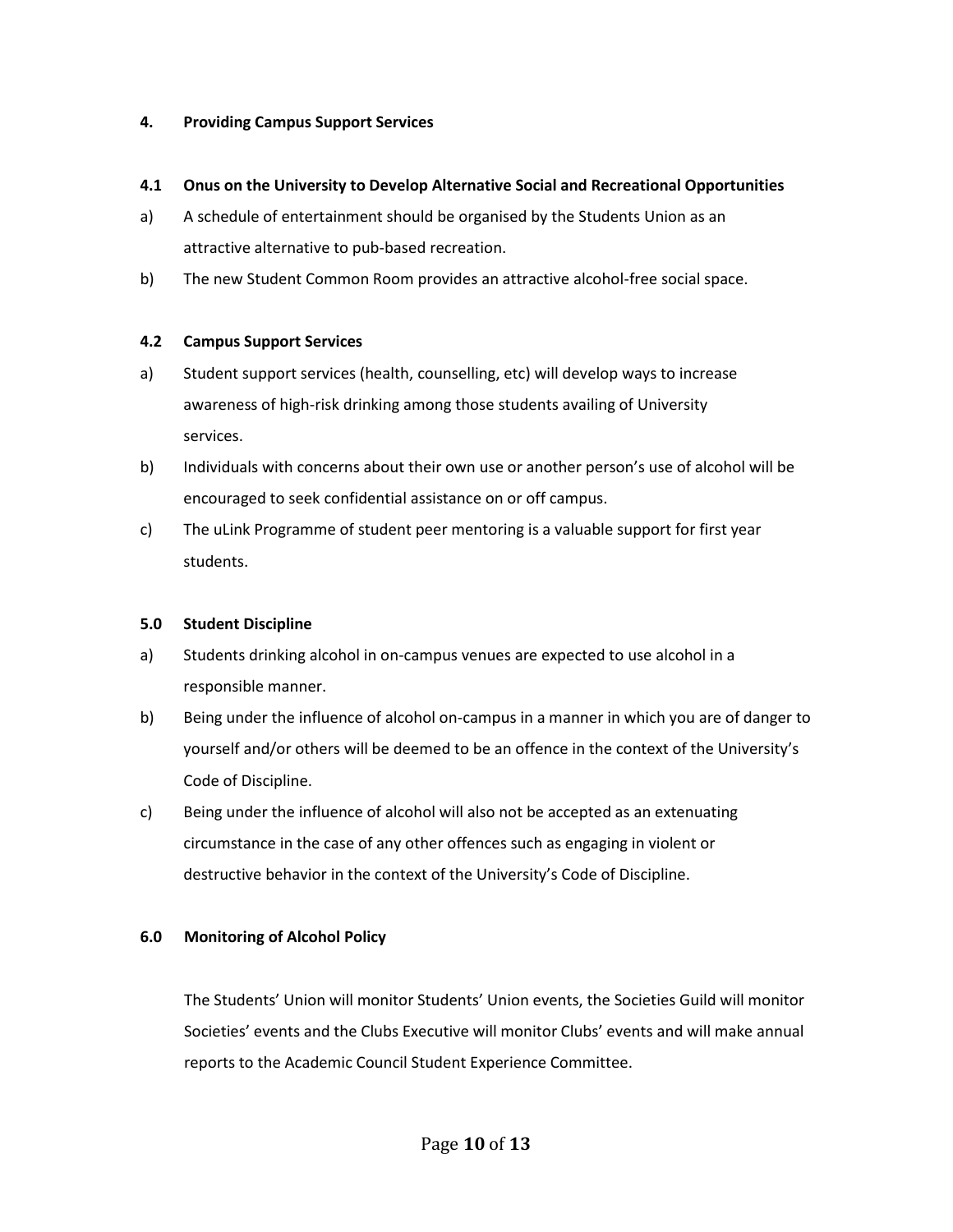# **7.0 Alcohol use at off-campus Student Events**

Organisers and participants in all off-campus student events are reminded of the need to ensure that the sale, distribution and consumption of alcohol at these events is conducive to the responsible consumption of alcohol by participants. These events include but are not limited to Formal Balls, Field Trips, Sports Tournaments and Society events.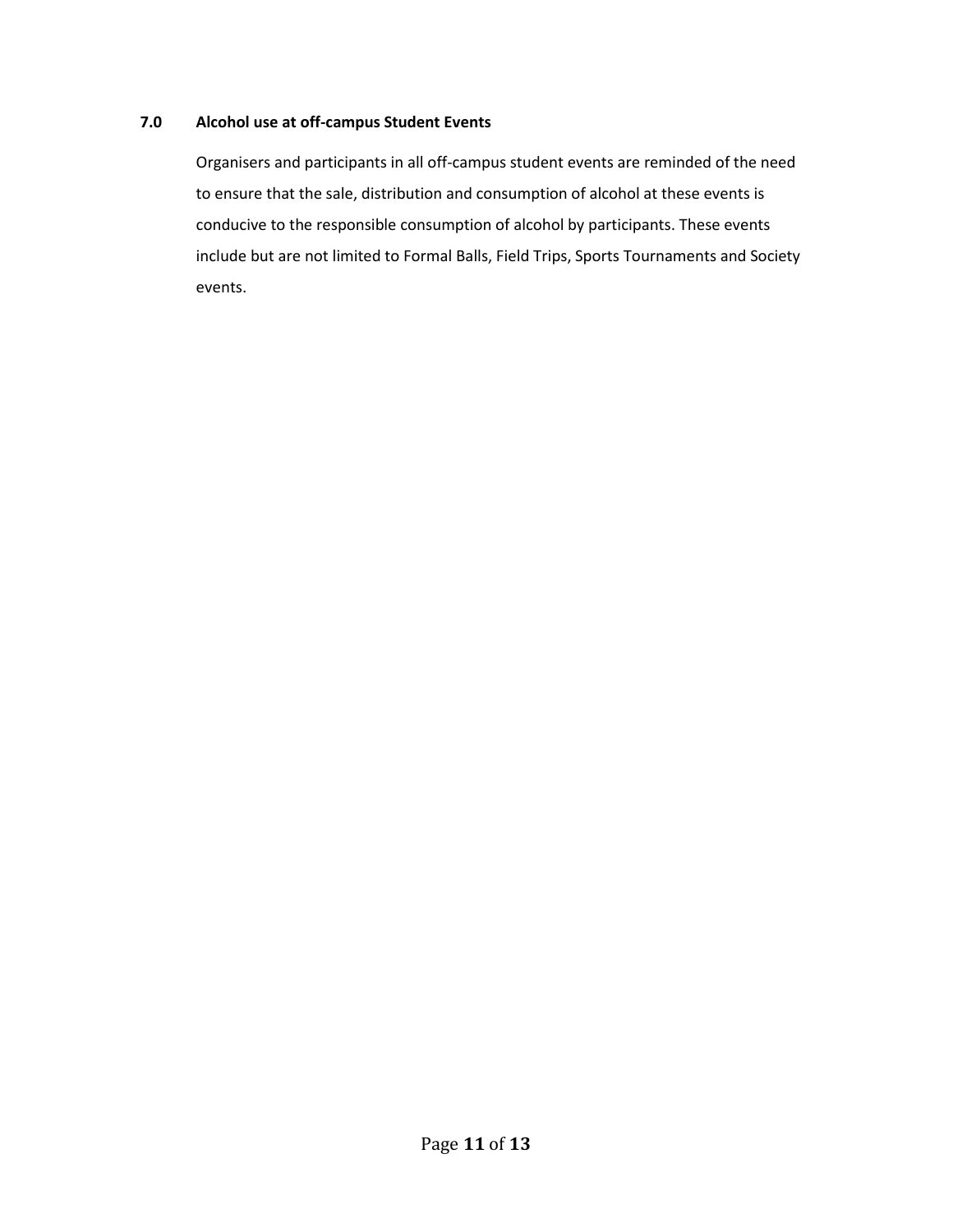### **Appendix A**

### **Responsible (Lower Risk) Drinking Behaviour**

- Consideration as to whether you will drink, what you will drink and how much you will drink before drinking.
- Eating a full meal before drinking.
- Selecting a safe way to get home (public transport, walking with a friend, designated driver) before drinking.
- Always knowing what you are drinking, where your drink came from and keeping it is sight at all times.
- Avoid mixing alcohol drinks or drinking double shots.
- Knowing the signs of intoxication and avoid becoming intoxicated.
- Pacing your drinking about one drink per hour.
- Sipping your drink.
- Alternating with non-alcoholic drinks throughout the evening.
- Not allowing others talk you into drinking more than you had planned or to intoxication.

# **Higher Risk Drinking Behaviour**

- Assuming that everyone drinks and that being drunk is socially acceptable.
- Drinking to relieve stress, anxiety or deal with uncomfortable feelings.
- Drinking to get drunk.
- Participating in drinking games.
- Drinking from an unknown source (punch bowl, mug someone just hands you)
- Not knowing what you are drinking or leaving your drink unattended.